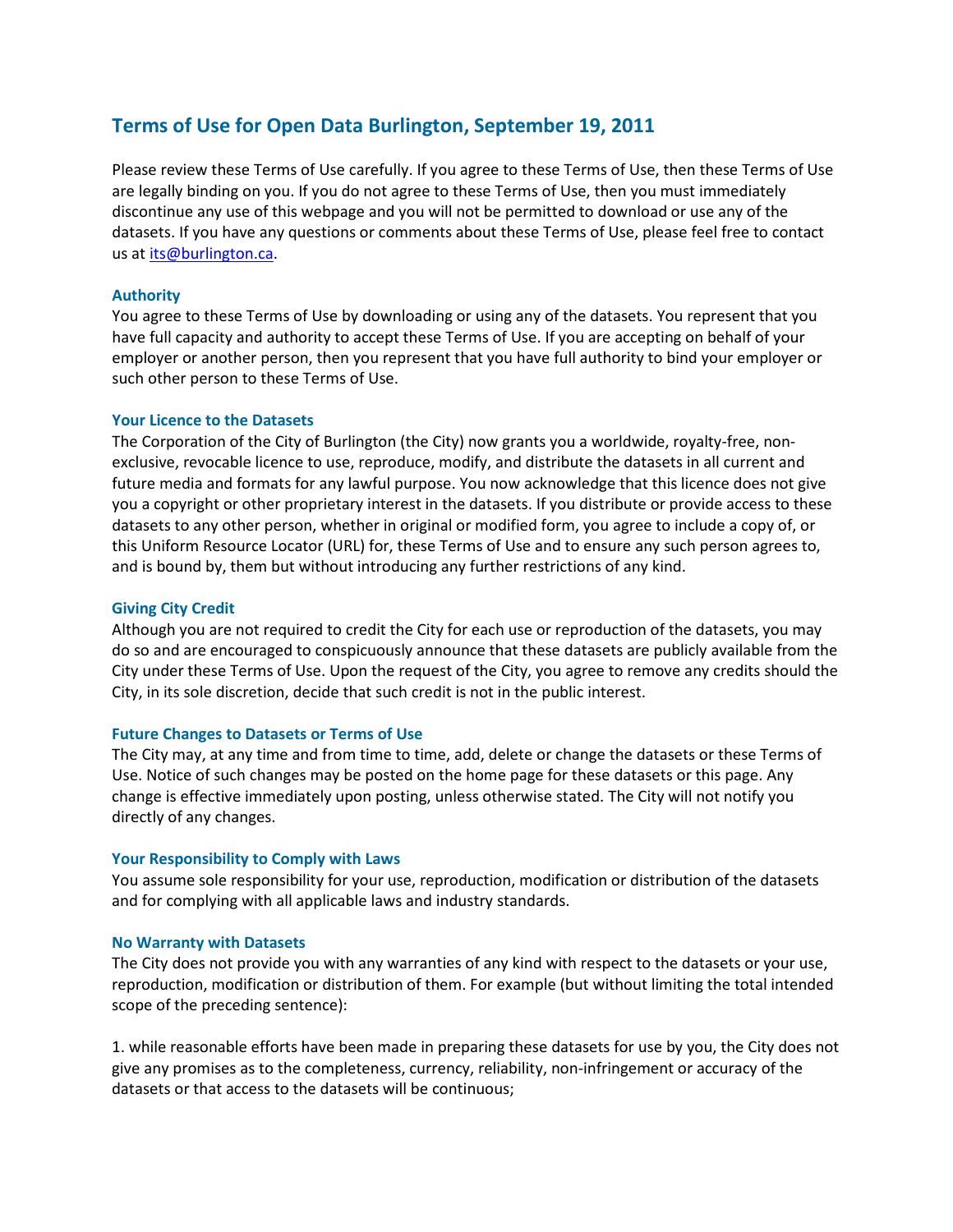2. the City does not make any promises that the datasets are free and clear of any possible third party copyright, moral rights, other proprietary right or other claim or that the datasets are free and clear of software viruses or other harmful components; and

3. the City does not make any promises that you will be able to use or reproduce the datasets for your intended purpose.

Please note that the datasets have been modified from their original source and that all data visualizations on maps are approximate and include only records that can be mapped. You accept these datasets on an "as is, where is" basis and agree to use them solely at your own risk. You will be solely responsible for any damage to your computer system or loss of data that results from the downloading of the datasets.

If you learn of or discover any error, discrepancy or omission in the datasets, then you agree to promptly notify the City and provide reasonable details of such errors.

## **Exclusion of Liability**

You agree that you will not and cannot sue the City for anything which the City does or does not do (even if intentional or negligent) in connection with the datasets and your use, reproduction, modification or distribution of the datasets or any inability to do so. Without limiting the general scope of the preceding sentence, the City and its elected officials, officers, employees, representatives, and agents are not liable on any legal theory or basis for any direct, incidental, indirect, special, punitive, exemplary or consequential damages or losses, including loss of revenue or anticipated profits, loss of goodwill, loss of business, loss of data, computer failure or malfunction or any other damages or losses arising from your access to, or use, reproduction, modification or distribution of, the datasets regardless of whether or not such liability or damages arise in contract, tort, negligence, equity, statutorily or otherwise, and even if the City has been advised of the possibility of such potential liability or damages and you absolutely and irrevocably release the City from any claim, demand, litigation or proceeding in connection with the foregoing damages that you may suffer or incur.

## **Liability for Not Complying with Terms of Use**

If, as a result of your breach of these Terms of Use, the City gets sued or is required to pay someone money, you agree to protect the City and reimburse the City for everything which you cause the City to suffer or incur. You agree to defend, indemnify, and hold harmless the City and all of its elected officials, officers, employees, representatives, and agents from and against any and all liabilities, demand, litigation, injury, losses, damages and costs (including taxes), and all related legal costs and expenses, suffered or incurred in connection with any claim arising from: (i) any breach by you of these Terms of Use; (ii) any breach, infringement, misappropriation or misuse of any third party intellectual property right resulting from your use, reproduction, modification or distribution of the datasets; or (iii) any malicious, fraudulent (including fraudulent misrepresentation) or criminal conduct (whether by act or omission) by you. You agree to cooperate fully in the defence of any such claim. The City may assume, at its own expense, the exclusive defence and control of any matter otherwise subject to indemnification by you. You agree not to settle any matter without the prior written consent of the City.

## **Cancellation for Non-Compliance**

The City may, in its sole discretion, cancel or suspend your access to the datasets and the licence granted to you in connection with the datasets without notice and for any reason, including anything which the City, in its sole discretion, believes is a breach of these Terms of Use or is otherwise unlawful or harmful to others. In the event of cancellation or suspension, you will no longer be authorized to use,